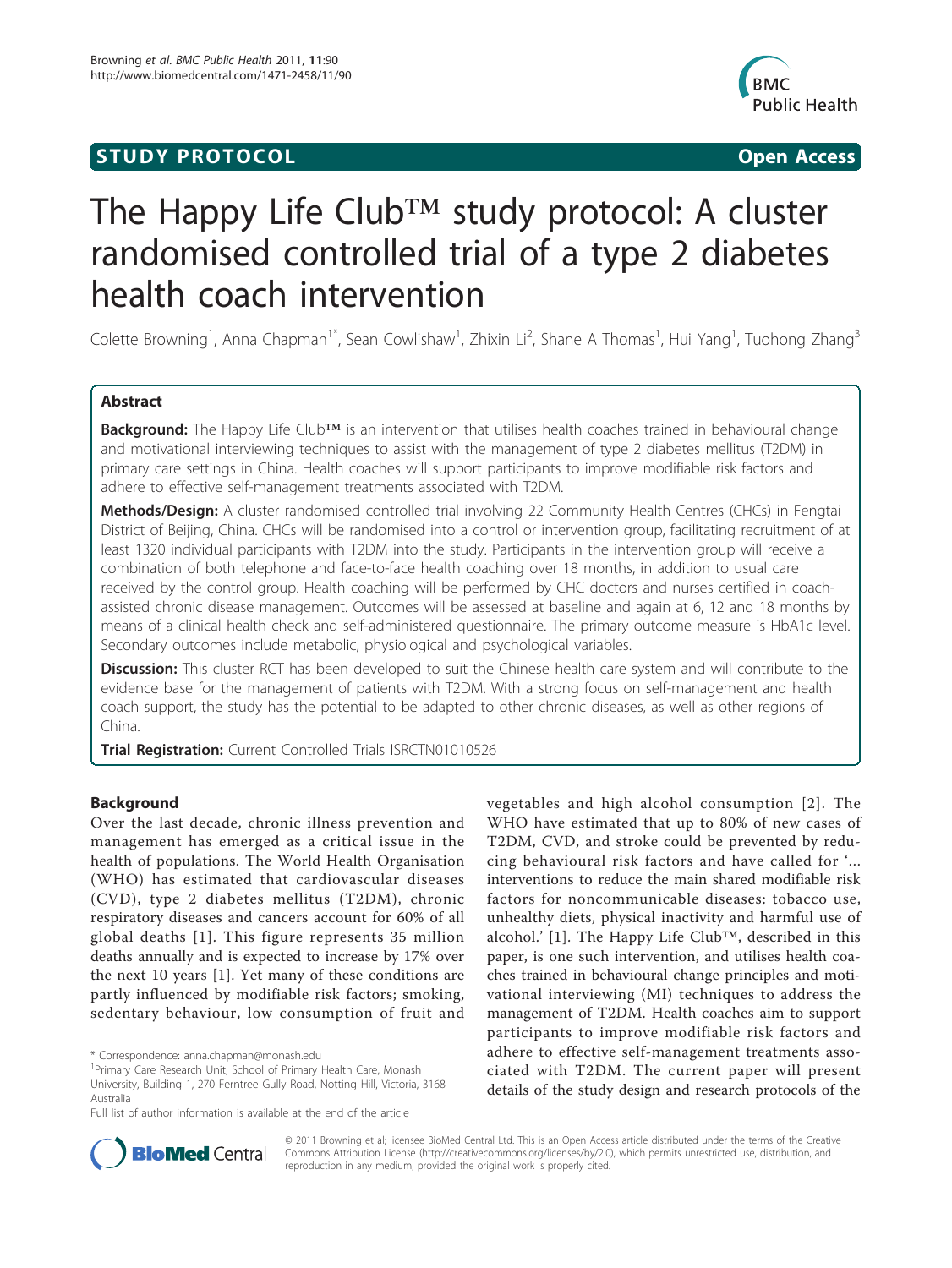Happy Life Club™ which will be implemented in primary care settings in China.

T2DM is among the most serious health problem affecting the population in China and poses a significant public health issue for the community [[3\]](#page-7-0). As a result of economic development in the past two decades, the Chinese population has experienced marked changes in lifestyle. For example, between 1992 and 2002 the combined prevalence of overweight and obesity increased from 14.6% to 21.8% [[4\]](#page-7-0), and physical activity among Chinese adults fell by 32% over the period 1991 to 2006 [[5\]](#page-7-0). These changes have been associated with the increases chronic diseases such as T2DM and CVD [[3,4\]](#page-7-0). The Fourth National Health Service Survey, conducted in 2008 by the China Ministry of Health, revealed that cases of T2DM and hypertension have more than tripled over the previous decade [[6\]](#page-7-0). Recently published data reveal that the age-standardised prevalence of total diabetes (which included both previously diagnosed diabetes and previously undiagnosed diabetes) and pre-diabetes were 9.7% and 15.5% respectively, accounting for 92.4 million adults with diabetes and 148.2 million adults with pre-diabetes [\[7](#page-7-0)]. According to the International Diabetes Federation, these latest prevalence figures will mean healthcare expenditure on diabetes in China this year will increase by at least US\$1.9 billion, reaching a total of US \$6.9 billion [[8](#page-7-0)]. In addition, China has a rapidly ageing population, largely driven by the one child policy, with the associated potential increased burden of chronic diseases [[9\]](#page-7-0). By 2040 around 25% of China's population will be aged 65 years and over [\[10\]](#page-7-0).

In urban China, the health care system features three levels of health providers: community health, district hospitals, and tertiary teaching hospitals. The majority of outpatient care is provided by Community Health Centres (CHCs) and their affiliated community health stations (61.8%) [[11\]](#page-7-0). Primarily owned and managed by the government, the primary role of these community health services is to provide public health, essential medical treatments, preventive health care, and health education to local communities [[12\]](#page-7-0). On average, Chinese residents access community health services 4.4 times per year, with individuals aged 60+ years accessing community health services 7.3 times per year [[13\]](#page-7-0). Patients with T2DM are predominantly managed by doctors at CHCs and the majority of patients incur outof-pocket expenses for both medical and pharmaceutical services. However, there is a growing recognition from the Chinese government of the need to adopt bestpractice medical management, including the provision of diabetes self-care education and the promotion of healthy lifestyle choices [\[14](#page-7-0)].

In most countries, T2DM is managed in primary care settings and clinical practice guidelines recognise the importance of a structured and systematic approach that involves a medical care team, including doctors, nurses and dietitians, as well as patients in the management of the condition [\[15](#page-7-0)]. As lifestyle changes are fundamental to the management of T2DM [[16\]](#page-7-0), health care teams require skills in both counselling and behaviour change in order to work with the patient to achieve their goals and ensure adherence to recommendations [[17](#page-7-0)]. However skills in these areas are often limited and it has been recognised that training in tailored approaches to counselling, provided by techniques such as MI [[18](#page-7-0)], have the potential to improve lifestyle changes in people with chronic illnesses [[19\]](#page-7-0). MI is a directive, clientcentred counselling style for eliciting behaviour change by helping clients to explore and resolve ambivalence [[18](#page-7-0)]. It involves a complex set of skills that grow and develop through disciplined practice with feedback and coaching from a knowledgeable guide [[20\]](#page-7-0). MI has been shown to be effective in improving glycaemic control in adults with T2DM [\[21](#page-7-0)]. The Happy Life Club<sup>™</sup> uses MI delivered by health coaches to assist patients with diabetes in the management of their condition.

#### Development of the Happy Life Club™

The Happy Life Club™ is an adaptation of a diabetes intervention delivered in Australia, the Good Life Club [[22](#page-7-0)]. Patients with T2DM were referred to the Club by their doctor and once enrolled received monthly telephone coaching by a health care practitioner trained in MI and behaviour change techniques. The Happy Life Club™ similarly uses telephone coaching and in addition has face-to-face coaching by nurses and doctors trained in MI and behaviour change techniques. Our evaluation of the Good Life Club revealed that participants preferred to have face-to-face coaching at least in the early phases of the intervention [[23](#page-7-0)].

A pilot study was carried out in five community health stations in the Fangzhuang district of Beijing, China [[24\]](#page-7-0). To assess the feasibility and implementation of the Happy Life Club™ trial design, participants were randomly allocated into either:

1. Intervention group where patients with T2DM received 12 months of health coaching in combination with usual care.

2. Control group where patients with T2DM received usual care only.

In total, one hundred participants (20 per community health station) aged 50 years and over were recruited into the study. Participants in the intervention group received a maximum of 19 telephone coaching sessions and 18 face-to-face coaching sessions over the 12 month period. In the first two months of the intervention,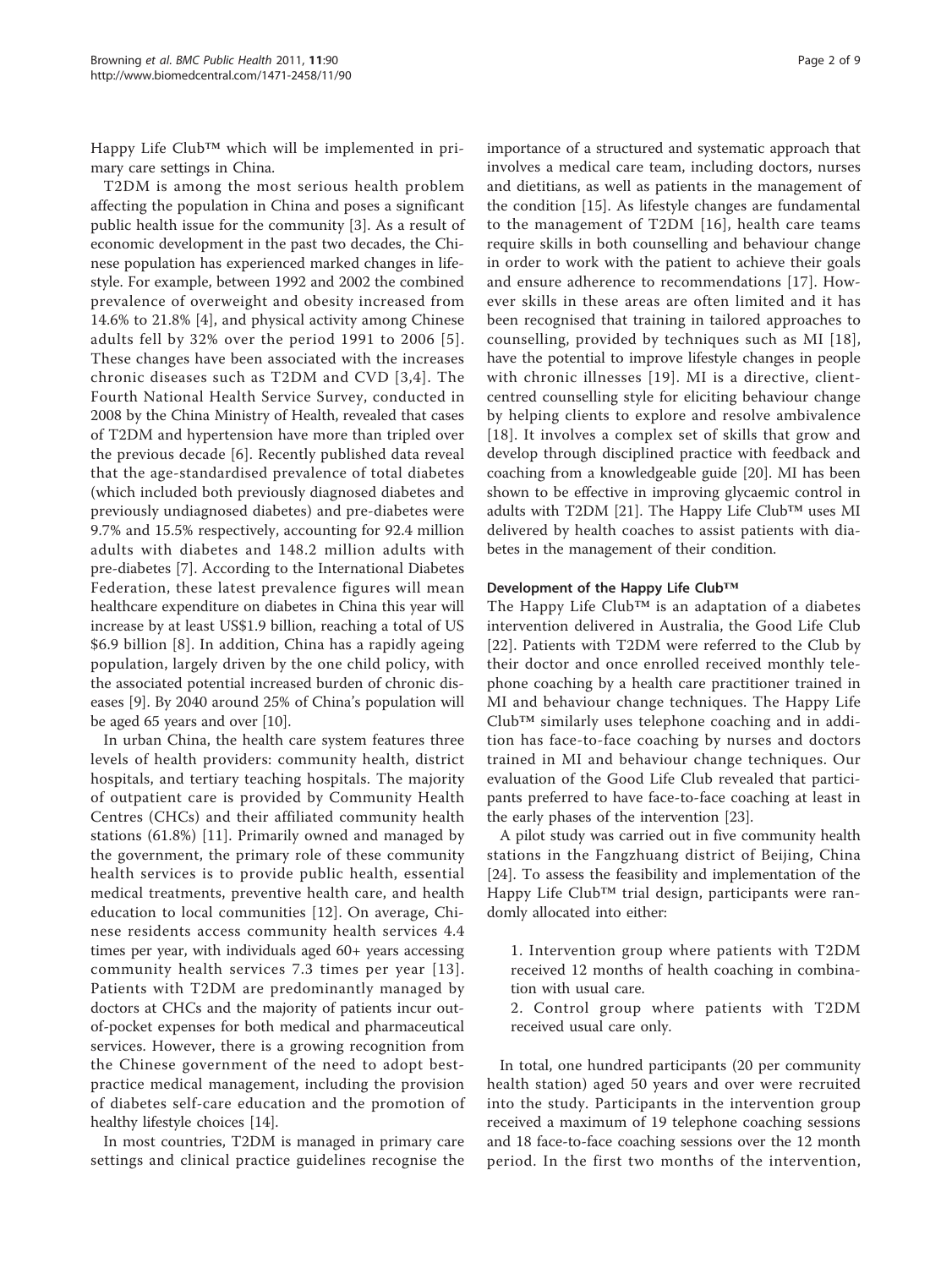participants received two face-to-face coaching sessions lasting 30 minutes per session and four telephone contacts lasting 20 minutes per session. The frequency of contact decreased over the 12 month period as participants gained skills and confidence in self-management. The pilot study enabled the established trial management procedures, piloted questionnaires, measured compliance and standardised operating procedures. Results from analyses of the pilot study demonstrated that participants in the intervention group had significant improvements in triglyceride levels. Improvements were also made in blood glucose monitoring, adherence to medication, physical activity and psychosocial distress.

#### Trial objective

To determine the effectiveness of the Happy Life Club™ intervention in improving the HbA1c level and metabolic, physiological and psychological profiles of participants at 6, 12 and 18 months compared with usual care.

## Methods

## Trial design

The current study is an evaluation of the Happy Life Club™, through an 18-month cluster randomised controlled trial (RCT). Cluster randomised sampling of community health stations was chosen to minimise experimental contamination between the control and intervention participants [\[25\]](#page-7-0). The Happy Life Club™ trial is managed jointly by Monash University - Melbourne, Peking University - Beijing and Fengtai Health Bureau - Beijing. The study protocol was approved by Monash University Human Research Ethics Committee.

CHCs will be randomly allocated to one of two groups:

1. Intervention group where patients with T2DM receive 18 months of health coaching in combination with usual care.

2. Control group where patients with T2DM receive 18 months of usual care only.

#### Study population & setting

The study will be implemented at CHCs in the Fengtai District of Beijing, China. This district is a large residential community in southwest Beijing with a population of 1.823 million residents and an average life expectancy of 78.7 years [\[26](#page-7-0)]. Conveniently located within communities, CHCs deliver primary health care and basic health care to Fengtai residents. The socio-demographic profile of residents in Fengtai varies according to geographic location. West Fengtai is predominantly a regional/rural area; Central Fengtai is a residential suburban area; and East Fengtai is an urban area located near downtown Beijing.

#### Recruitment process

Figure 1 details the recruitment and randomisation of CHCs and patients into the study. As shown in Figure 1, a list of T2DM patients from each CHC will be generated prior to CHC randomisation, and eligible patients will be contacted by mail.

CHCs will then be randomly assigned to the control (usual care) or intervention group (usual care plus health coaching). Upon recruitment, participants will receive a baseline assessment. All participants will receive clinical assessment at 6, 12 and 18 months.

## Participants

An independent person at each participating CHC will identify eligible participants from the patient health records maintained at each site. Patients with T2DM will be eligible to participate if they are aged 50 years and over, reside in the Fengtai district, have an established health record and are receiving care at one of the participating CHCs. Exclusion criteria include the inability to understand and provide informed consent (e.g., people with cognitive problems), or a medical condition that precludes adherence to recommendations (e.g., end stage cancer, severe mental illness). All eligible participants will be sent an explanatory statement and consent

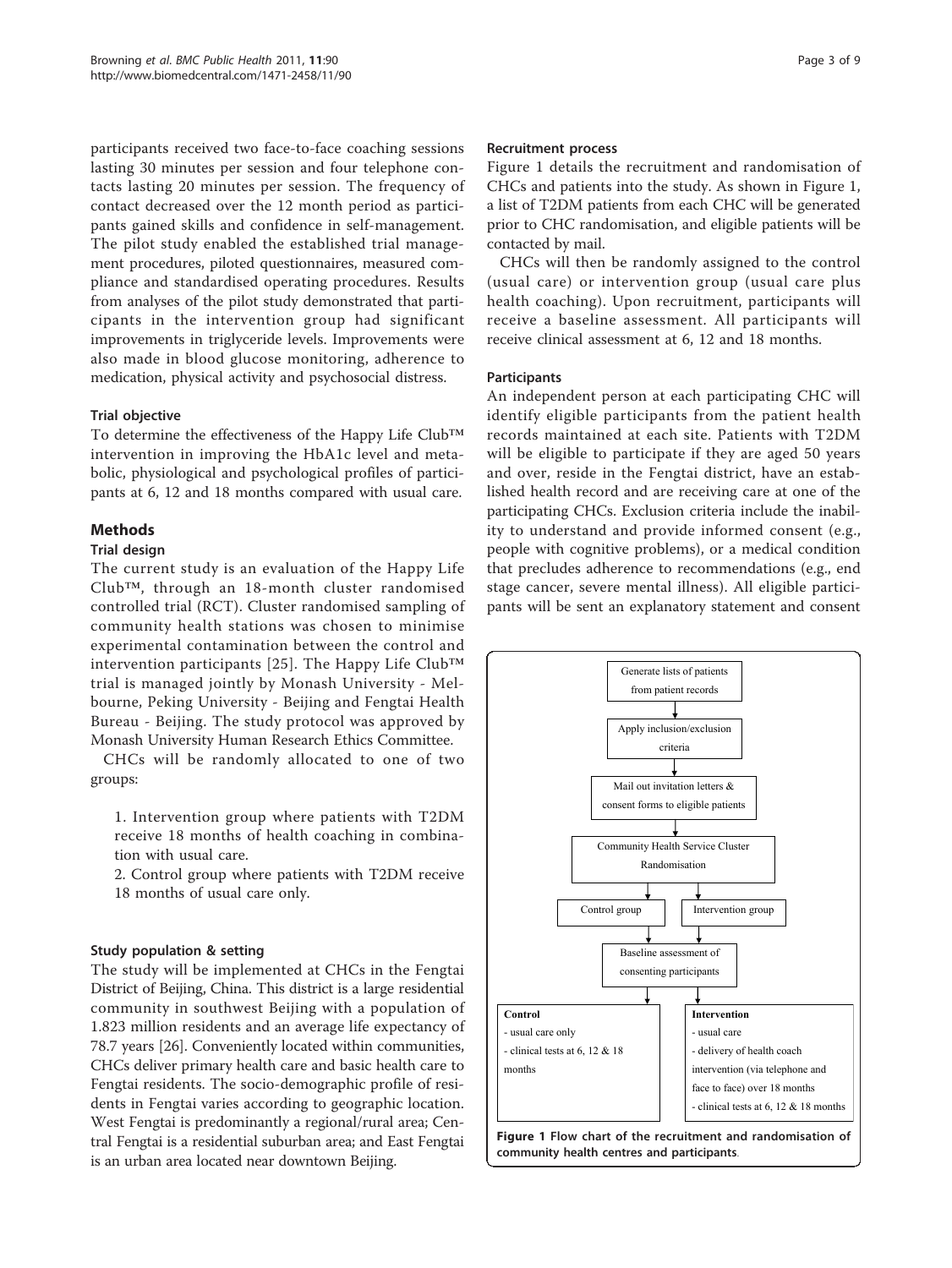form, either by mail to their home address or in person at their next community health visit. Those wishing to participate in the study will be asked to return the signed consent form to their CHC. All consenting participants will be allocated an ID number will be asked to return to their CHC for the baseline clinical health check. As participation in the trial will require no payment by the participants, we expect that this will provide a high incentive as patients are usually required to pay for CHC visits in China.

#### Community Health Centres

As a result of extensive consultation with both the Beijing Health Bureau and Fengtai Health Bureau, it has been agreed that all CHCs located in the Fengtai district will participate in the study, that is, 22 CHCs will be involved in the implementation of the study. An information session will be conducted for all CHC staff, which will thoroughly explain the administrative and implementation aspects of the study. In addition, a member of the research team will visit each CHC to meet with staff and answer specific questions in relation to the study.

#### Randomisation

Randomisation will be performed prior to baseline assessment of participants and CHCs will be the unit of randomisation. A member of the research team, blinded to CHC identity, will be responsible for central randomisation. Firstly, CHCs will be stratified by geographical location (east, central, and west) in order to achieve balanced groups according to socioeconomic status. Following stratification, CHCs will be randomly allocated into the control or intervention groups using block randomisation by computerised random allocation software.

#### Sample size

Based on conventional methods for estimating a sufficient sample size in a randomised trial with two conditions, and assuming that individuals are randomised to conditions, the number of participants needed is determined mainly by three parameters [[27](#page-7-0)]. These parameters are: (1) the tolerable Type I error rate (assuming the null hypothesis); (2) the desired level of statistical power (assuming the alternative hypothesis); and (3) an anticipated effect size for a relevant test statistic (e.g., standardised mean difference). Consistent with general conventions, [\[27](#page-7-0)] the current study specified a 5% Type I error rate as tolerable and required 80% power. The primary outcome measure was glycosylated haemoglobin (HbA1c), measured on a continuous scale, and a recent meta-analysis evaluating psychological interventions to improve glycaemic control in patients with T2DM [\[21](#page-7-0)] indicates an expected standardised effect of 0.32 across studies. This was the anticipated effect size estimate specified in the current investigation. Based on these parameters, and using the G\*Power 3.1 program [[28\]](#page-7-0) to conduct calculations, it was ascertained that a sample size of  $n = 306$  (153 per group) would be sufficient to detect an effect size of 0.32 with 80% power, while maintaining 5% Type I error.

As noted, the sample size calculations reported above assume that individuals are randomised to groups. In contrast, cluster randomisation, as used in the current study, is associated with less statistical power; especially when individuals within clusters are similar [\[29\]](#page-7-0). This degree of similarity is quantified by the Intra-Class Correlation (ICC) coefficient, which can then be used, along with estimates of the average cluster size (in terms of number of participants per cluster) [[30](#page-7-0)] to calculate an adjusted sample size; inflated to yield the same level of statistical power as if individual randomisation was used [[29\]](#page-7-0). Only a limited number of clusters were available to the current study, and estimates were calculated assuming this fixed number ( $k = 22$ ). As described by Campbell et al. (2000), ICCs for outcome variables in primary care research are generally lower than 0.05, and this value was also specified in the adjusted calculations. A sample size calculator for cluster-randomised trials is available [[29](#page-7-0)] and was used to estimate the required sample size given cluster randomisation. Allowing for a participant attrition rate of 20%, it was estimated a total sample of  $n = 1320$  would be required to achieve at least 80% power, while maintaining 5% Type I error. This figure reflects 60 patients per CHC (cluster), and 660 per intervention group.

#### Outcome assessment

The trial will run for 18 months and outcome measurements will be assessed at baseline, and again at 6, 12 and 18 months by means of a clinical health check and a self-administered questionnaire. Anthropometric, and blood pressure measurements as well as fasting blood samples, will be taken by independent doctors and nurses from Peking University, who are blinded to group allocation. All participants will be instructed to fast overnight prior to each clinical health check for a minimum of eight hours. Blood samples will be analysed centrally at the CHC Laboratory blinded to group allocation.

#### Physical Examination

1. Anthropometric measurements: Weight will be measured by a beam balance scale and height by a stadiometer attached to a wall. BMI will be calculated as weight (kg) divided by height squared  $(m^2)$ and waist circumference (cm) is measured at the level midway between the lowest rib margin and the iliac crest.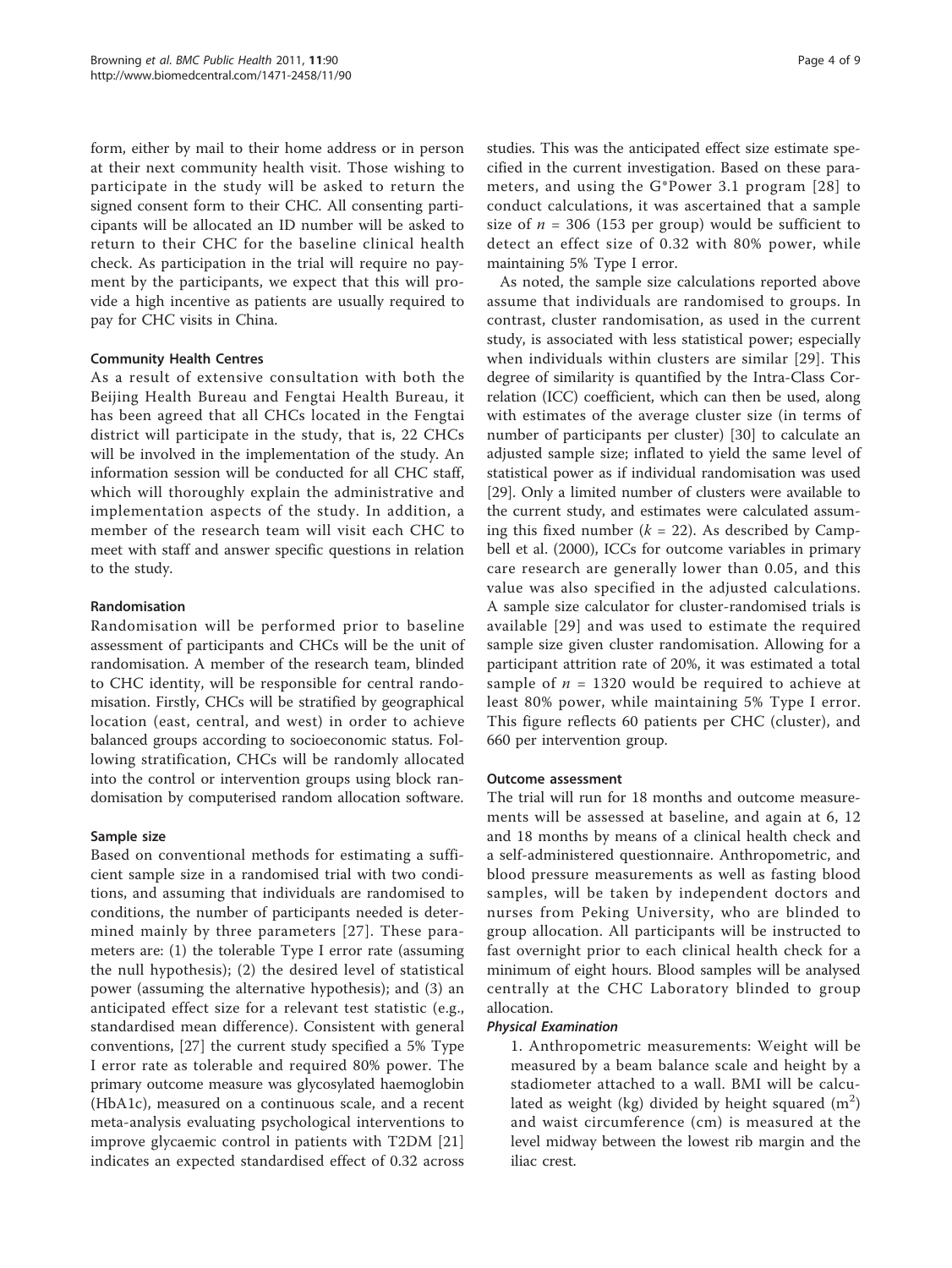2. Blood pressure: Systolic and diastolic blood pressure will be measured in a sitting position using a mercury sphygmomanometer and measurements will be taken from the right arm. Subjects will be asked to rest for at least 5 minutes before measurements are taken. The first phase of Korotkoff sounds will be recorded as the systolic blood pressure, and the fifth phase as the diastolic blood pressure.

3. Fasting blood samples:

• A Hitachi 7060C Automatic Biochemistry Analysis System will be used to measure fasting plasma glucose, 2 hour postprandial glucose, homocysteine, total cholesterol, triglyceride, and high-density lipoprotein (HDL) cholesterol by standard enzymatic methods. A direct HDL cholesterol method will used.

• Low-density lipoprotein (LDL) will be calculated using the Friedewald formula [\[31\]](#page-7-0). LDL calculations will not performed if the triglyceride level is >4.5 mmol/L.

• HbA1c will be measured by a Bayer Healthcare DCA 2000+ analyser.

According to the Chinese Guidelines for Diabetes Prevention and Management [[32](#page-7-0)], the cut-off points of 1.5 mmol/L, 4.5 mmol/L, 2.6 mmol/L, and 1.1 mmol/L will be used in reporting elevated triglycerides, and total, LDL, and HDL cholesterol values. Those having systolic blood pressure (SBP) higher than 130 mmHg and those having diastolic blood pressure (DBP) higher than 80 mmHg will be regarded as having elevated values [[33](#page-7-0)]. Participants with BMI <24 kg/m<sup>2</sup> will be regarded as being of normal weight, ≥24 kg/m<sup>2</sup> but <28 kg/m<sup>2</sup> as overweight, and ≥28 kg/m<sup>2</sup> as obese [[34](#page-7-0),[35](#page-7-0)]. Waist circumference beyond 85cm for men and beyond 80cm for women will be used as the cut-off points for central obesity [\[34,35\]](#page-7-0).

#### Self Administered Questionnaire

The self administered questionnaire will be completed by participants at each clinical health check. The questionnaire covers the following areas: the participant's background information and socio-economic status, use of health services and health status [\[36\]](#page-7-0), smoking status [[37](#page-7-0)], alcohol intake [\[38\]](#page-7-0), psychosocial distress [[39](#page-7-0),[40](#page-7-0)], quality of life [[41,42](#page-7-0)], diabetes self-care activities [[43,44\]](#page-7-0), diabetes management self efficacy [[45,46](#page-7-0)], as well as self rated health which will be measured by SF-1, the first question of the SF-36 [\[47,48](#page-7-0)]. All measures used in the questionnaire have previously adapted to suit the Chinese context and have been validated in Chinese populations.

### Intervention

#### Control group

Participants in the control group will receive usual care from their CHC. This may include referral to diabetes specialists, traditional Chinese medicine physicians, and physiotherapists which form part of standard care as outlined in the Chinese Guideline for Diabetes Prevention and Management [\[32](#page-7-0)]. Participants in the control group will undergo assessment at baseline, and again at 6, 12 and 18 months. All control group participants will be informed of their results.

## Intervention group

Participants who are assigned to the intervention group will receive a combination of telephone and face-to-face health coaching in addition to usual care from their CHC. The health coaching will be performed by experienced clinicians (community doctors and nurses). Prior to commencing work on the intervention phase, all health coaches will be required to complete a certified training program in coach assisted chronic disease management. The training program includes the study of key concepts in patient-centred communications, health psychology, epidemiology of key targeted illnesses and conditions, skills training in MI and behaviour change, program evaluation, clinical outcome measurement and the Happy Life Club™ intervention protocol.

The health coaches will aim to assist participants in achieving the treatment targets as outlined in the Chinese Guideline for Diabetes Prevention and Management [\[32](#page-7-0)], with the primary goal of treatment of HbA1c of less than 7%. An intervention manual will be used in the study to guide health coaches that utilises existing local guidelines and recommendations (e.g. Dietary Guidelines for Chinese Residents [[49\]](#page-7-0)). The initial step in each health coaching session will be to set the agenda for the session with the participant. This will be achieved by simply asking the participant "What would be helpful to talk about today?" Once the participant identifies a key issue for discussion, health coaches will utilise their skills in MI by assessing current behaviour in relation to the issue and exploring the motivation and commitment for change. If a participant displays a need and adequate commitment to change, the health coaches will work with the participant to establish a goal for behaviour change that outlines where, when and how the behaviour change will be performed.

In the first two months participants will receive two face-to-face and four telephone coaching sessions per month. The frequency of the sessions will decrease over the 18 month intervention period as shown in Figure [2](#page-5-0) such that in the last six months of the intervention, participants will receive one face-to-face session per month and one telephone session per three months. This reflects the philosophy of the MI approach whereby over time coach input diminished as the participants gain confidence in self-management. While there is no preset time frame for each health coaching session, it is anticipated from the pilot study that the duration of each telephone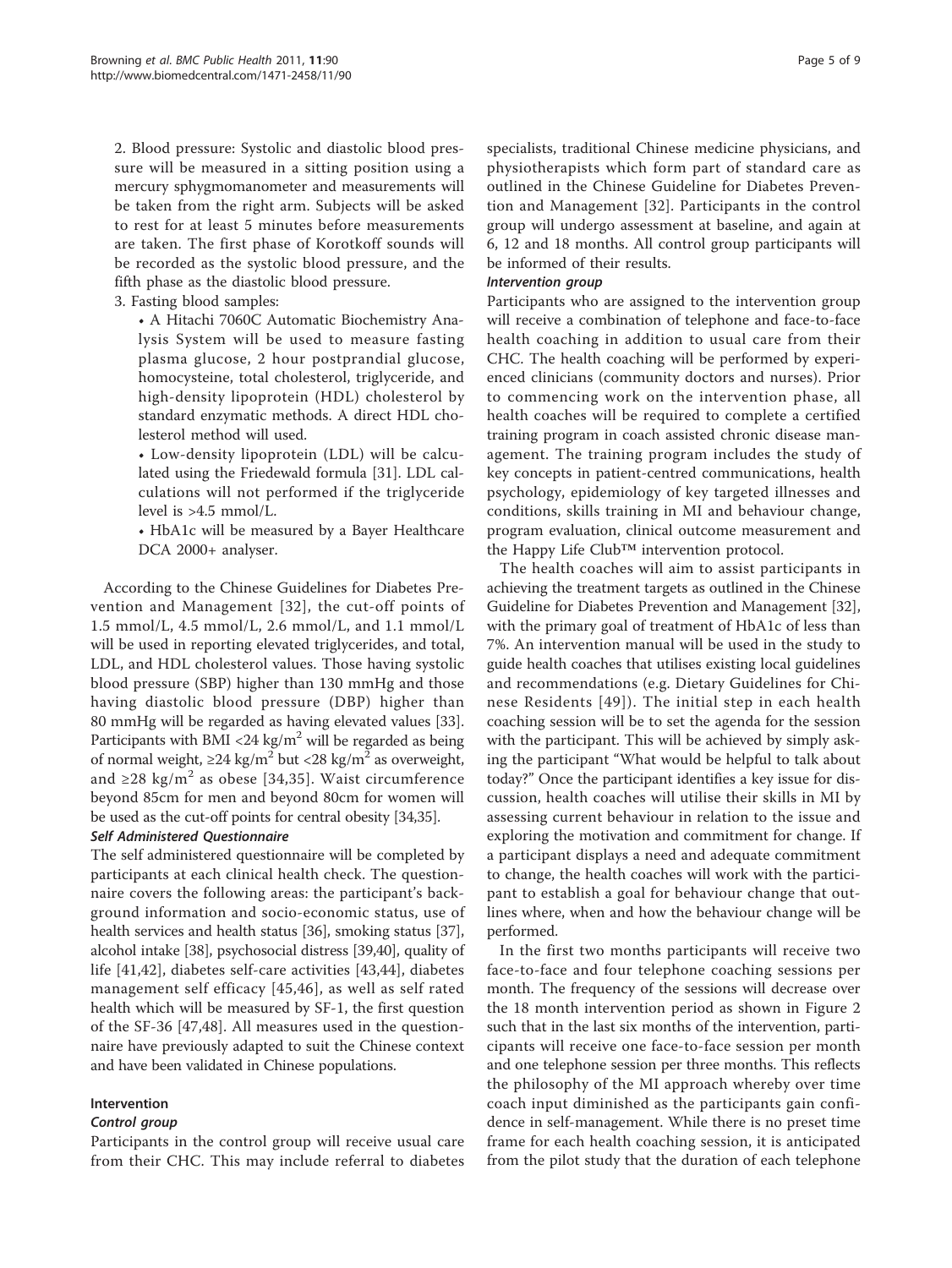<span id="page-5-0"></span>

session will be approximately 20 minutes, and the faceto-face session approximately 30 minutes. Coaches will record the length of each session.

In addition to health coaching, participants in the intervention group will undergo assessment at baseline, and again at 6, 12 and 18 months. All intervention participants will be informed of their results.

#### Statistical analysis

Descriptive statistics will be used to summarise characteristics of both CHCs and participants, with regards to baseline characteristics and patterns of mean change over time. Differences between the intervention and control conditions, on both primary and secondary outcomes, will then be evaluated using multilevel modelling analysis [[50\]](#page-7-0). Multilevel modelling refers to a family of analytic techniques that are appropriate when data has a 'nested' structure, such as when individuals are nested within groups (e.g., patients in hospitals). Repeated measurements represent another type of hierarchical structure, whereby repeated measurements can be viewed as nested within participants. Multilevel modelling techniques, such as multilevel regression, have advantages over alternative methods traditionally used to analyse such repeated measures data (e.g., ANCOVA [\[51](#page-7-0)]). For example, multilevel analysis uses data from all available measurements to examine trajectories of change, rather than focussing on a single wave of data such as the final end-point measurement. Furthermore, multilevel analysis can tolerate an 'unbalanced' data-set, whereby participants can have varying numbers of measurements which are irregularly spaced [\[52\]](#page-8-0). As such, multilevel analysis does not exclude participants because of missing data or attrition from the study, and is thus consistent with 'intention to treat' principles. Finally, multilevel analysis can be adapted to incorporate more than one type of nesting, as in cluster-randomised trials, where: (1) repeated measurements are nested within participants; and (2) participants are nested within

clusters (i.e., CHCs). Multilevel analysis explicitly models, and thus controls for variance at different levels of the hierarchical structure, and has thus been recommended for use with cluster-randomised trials [\[29](#page-7-0)].

Analyses will consider participant trajectories over time, and evaluate whether these differ according to levels of exposure to the intervention. Through multilevel analysis, variation in outcome scores will be partitioned across three levels, including: (1) variation in repeated measures within participants, modelled as a function of the initial level (intercept), linear trajectory, and Level-1 residual that may be autocorrelated and heteroscedastic (although different models of the Level-1 error covariance structure can be evaluated [[53](#page-8-0)]); (2) inter-individual variation in the intercept and trajectory, specified as a function of the cluster mean and Level-2 residual assumed to be independently and normally distributed; and (3) variation in cluster means for both intercept and trajectory. The between-cluster variation in trajectory, specifically, is then modelled as a function of an intercept, Level-3 covariate (reflecting exposure to the intervention), and residual. The test statistic for the parameter reflecting experimental condition is used to test the null hypothesis of no treatment effect [[54](#page-8-0)]. One-sided tests will be used in all instances, and a level of p < 0.05 will be used to evaluate statistical significance of the primary outcome. Secondary analysis will use the critical level of  $p < 0.001$  to control Type I error probabilities due to testing across multiple outcomes.

#### Qualitative study

Two qualitative studies will be conducted in parallel with the cluster RCT:

1. Participant experience: Focus groups will be undertaken with participants in each arm of the RCT. Purposive sampling techniques will be utilised to ensure a range of selected participants are recruited into the study. We will ensure that the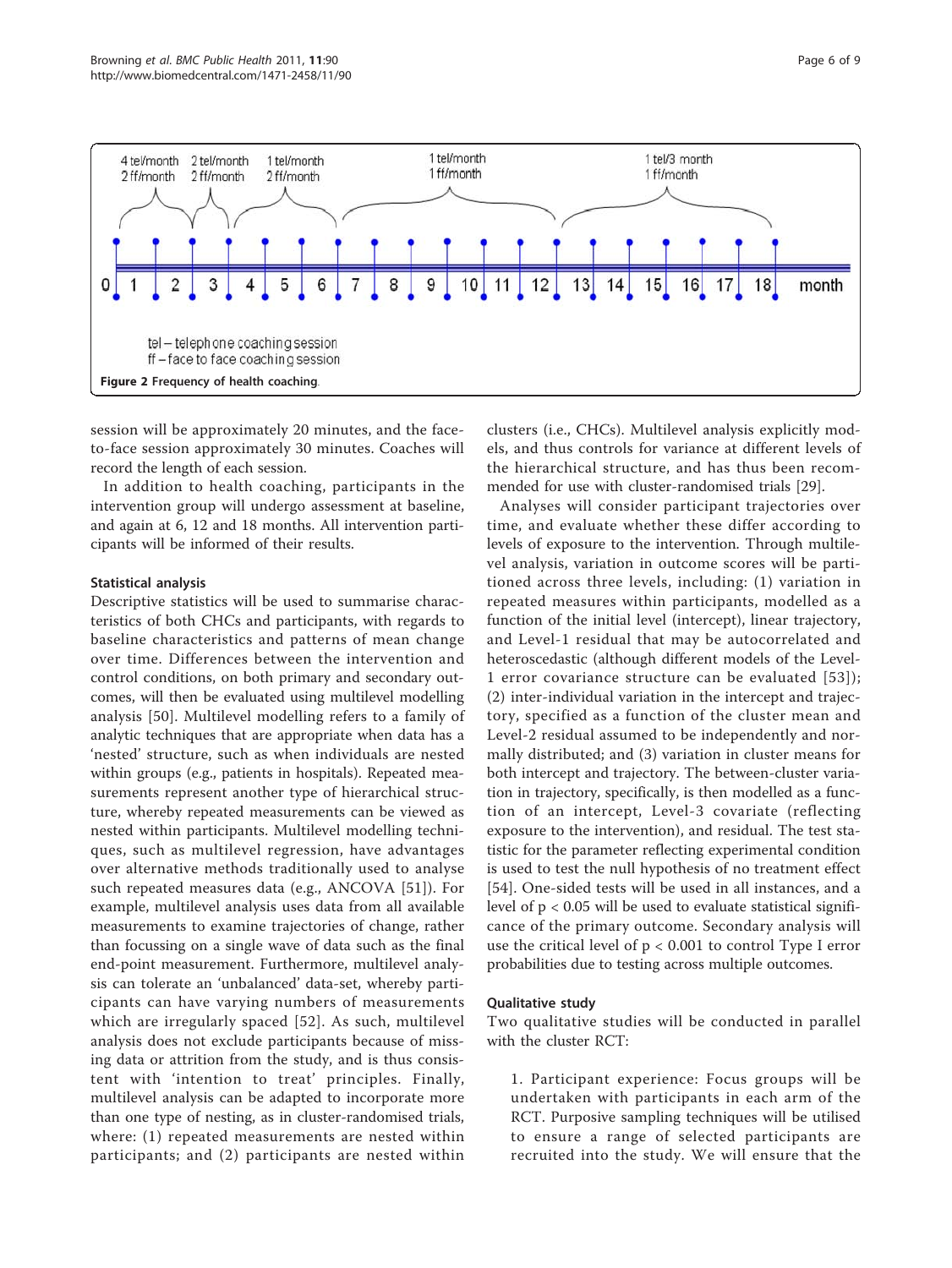sample includes men and women, age representation, and participants who represent a range of selfmanagement behaviours and self-management skills and confidence levels. The focus group schedule will explore participants' attitudes and experiences of the health coach intervention.

2. Health coach experience: Focus groups will be undertaken with health coaches from each CHC. The focus group schedule will explore the barriers and enablers to the delivery of the intervention and the impact the intervention has had on their professional role. In addition, all health coaches will be completing diaries throughout the intervention. After each coaching session they will record their observation about the session including goals set by the patient and their own reflections on the coaching process. These diaries will be included in the analysis of the qualitative study to evaluate the process of the implementation of the intervention.

Data from the focus groups will be audio-taped, transcribed verbatim, translated into English and entered into NVIVO software [[55\]](#page-8-0) to organise the data. To increase rigour, each transcript will be independently coded line by line by two researchers. An inductive process of thematic analysis, as described by Braun and Clarke [\[56](#page-8-0)], will be employed to identify key issues and themes within the data.

#### **Discussion**

This cluster RCT has been specifically tailored to the Chinese health care system and has the ability to make a large contribution to the evidence base for the management of patients with T2DM. It is hypothesised that the health coaching intervention delivered in this study will enhance the ability of patients to self-manage T2DM, leading to improved clinical and psychosocial outcomes, thus delaying diabetic complications. In addition, the components of metabolic syndrome and the risk factors for cardiovascular disease will be assessed.

To our knowledge, this is the first trial that combines both telephone and face-to-face health coaching in relation to T2DM management in China. Similar studies have been conducted in other countries, however these have primarily been telephone [\[57,58](#page-8-0)] or group based interventions [[59](#page-8-0),[60\]](#page-8-0). Furthermore, this study will uniquely assess the benefits of intervention delivery for three time periods (6, 12 and 18 months), providing evidence for which is the optimal period of intervention.

This trial is being conducted in a real-world community health setting in China. By implementing the study in community health settings, this study empowers and builds capacity within the existing workforce.

This approach embeds the study within community health settings, thereby increasing the generalisability of results [\[61](#page-8-0)].

The success of this study is reliant not only on the capacity of the participants to engage in behaviour change but also on the performance of individual health coaches. According to the spirit of MI, the therapeutic relationship is more like a partnership or companionship than expert/recipient roles [[18](#page-7-0)]. It is therefore essential that health coaches are supported in their role. Several approaches have been incorporated into the intervention strategy to ensure coaches receive adequate support: following initial MI training, regular meetings will be scheduled with health coach coordinators; diaries will be kept by each health coach; and a peer support system will be implemented.

An additional challenge for this study will be to ensure that the back-translation of data collected remains an accurate representation of the original version. The use of two, independent, bilingual translators will increase the chances that the original meaning has been retained, will ensure literal accuracy and will help to detect mistakes [\[62](#page-8-0)].

This trial, with a strong focus on self-management and health coach support has the potential to be adapted to other chronic diseases, as well as other regions of China. The combination of both quantitative and qualitative methods utilised in this study will allow for a more comprehensive understanding of the implementation process [\[63](#page-8-0)], and will provide additional information to guide further research.

#### Acknowledgements

Professor Wannian Liang of Health Bureau of Beijing Government, Dr Yang Zhang of Health Bureau of Fengtai Government, and 10 health coaches of Fangzhuang Community Health Centre.

#### Author details

<sup>1</sup> Primary Care Research Unit, School of Primary Health Care, Monash University, Building 1, 270 Ferntree Gully Road, Notting Hill, Victoria, 3168 Australia. <sup>2</sup> Centre of Disease Control and Prevention, Fengtai District Beijing, 3 Xi An Street, Fengtai District, Beijing, 100071 China. <sup>3</sup>Department of Health Policy and Management, School of Public Health, Peking University Health Science Centre, 38 Xueyuanlu Street, Haidian District, Beijing, 100191 China.

#### Authors' contributions

CB & ST led the conception and design of the study and ZL & HY participated. CB & ST obtained research funding for the project. CB & AC led the drafting of the article and all authors contributed to the critical revision. AC & HY will coordinate the data collection. SC will lead the statistical analysis of the data. ZL will coordinate clinician involvement and CB, ZL & ST obtained operational funding for the study. TZ designed the qualitative data collection. All authors will participate in the analysis and interpretation of the trial data. All authors have approved the final version of the manuscript.

#### Competing interests

The authors declare that they have no competing interests.

Received: 15 November 2010 Accepted: 9 February 2011 Published: 9 February 2011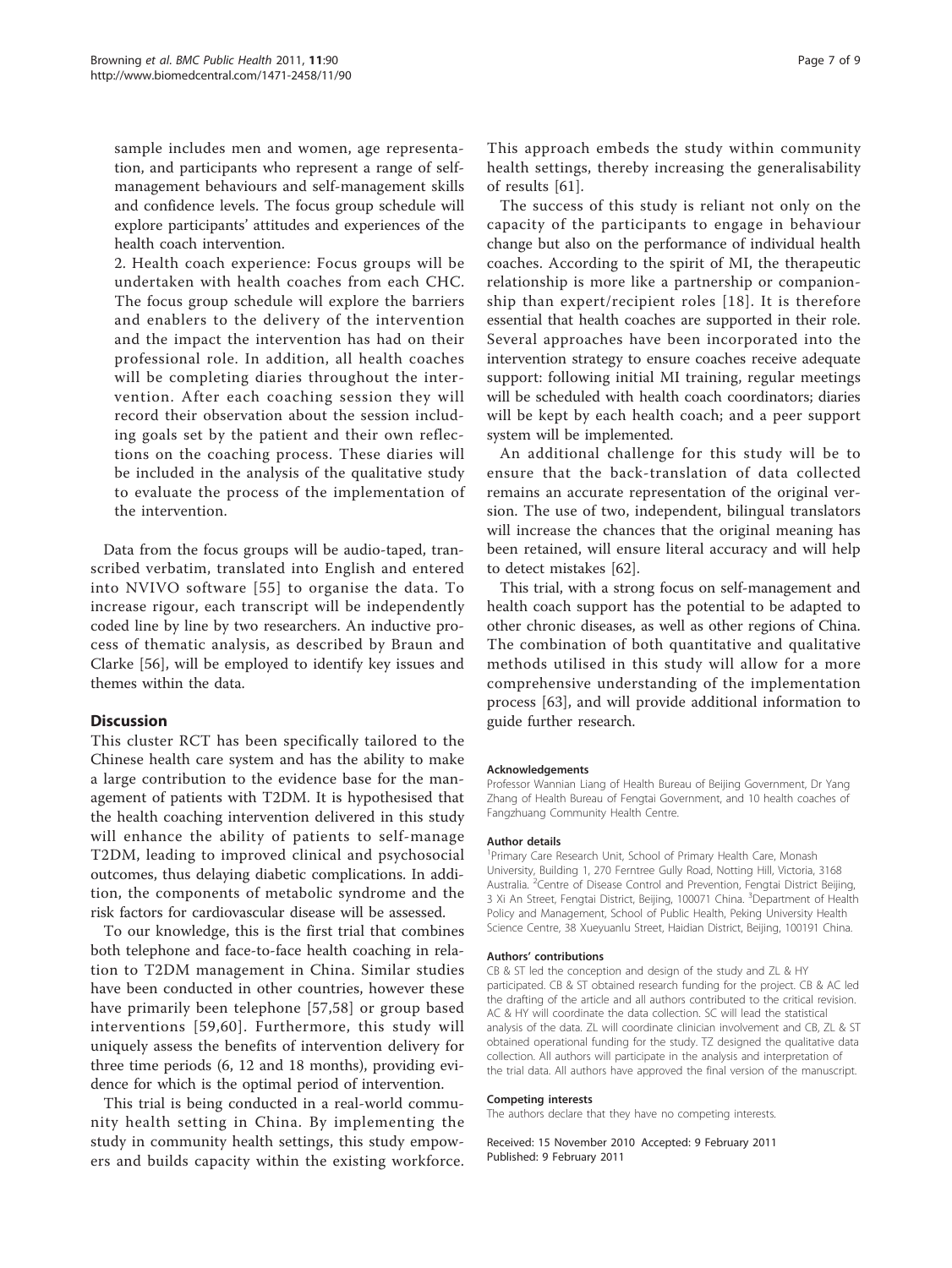#### <span id="page-7-0"></span>References

- 1. World Health Organization: 2008-2013 Action Plan of the Global Strategy for the Prevention and Control of Noncommunicable Diseases. Geneva: World Health Organization; 2008.
- 2. National Preventative Health Taskforce: Australia: the healthiest country by 2020. Discussion paper. Canberra: Commonwealth of Australia; 2008.
- 3. Yang G, Kong L, Zhao W, Wan X, Zhai Y, Chen LC, Koplan JP: [Emergence of](http://www.ncbi.nlm.nih.gov/pubmed/18930526?dopt=Abstract) [chronic non-communicable diseases in China.](http://www.ncbi.nlm.nih.gov/pubmed/18930526?dopt=Abstract) Lancet 2008, 372(9650):1697-1705.
- 4. Wang Y, Mi J, Shan Xy, Wang QJ, Ge Ky: Is China facing an obesity epidemic and the consequences? The trends in obesity and chronic disease in China. Int J Obesity 2006, 31(1):177-188.
- Ng SW, Norton EC, Popkin BM: [Why have physical activity levels declined](http://www.ncbi.nlm.nih.gov/pubmed/19232811?dopt=Abstract) [among Chinese adults? Findings from the 1991-2006 China health and](http://www.ncbi.nlm.nih.gov/pubmed/19232811?dopt=Abstract) [nutrition surveys.](http://www.ncbi.nlm.nih.gov/pubmed/19232811?dopt=Abstract) Soc Sci Med 2009, 68(7):1305-1314.
- 6. Ministry of Health: The Fourth National Health Service Survey. Beijing; 2009.
- 7. Yang W, Lu J, Weng J, Jia W, Ji L, Xiao J, Shan Z, Liu J, Tian H, Ji Q, et al: [Prevalence of Diabetes among Men and Women in China.](http://www.ncbi.nlm.nih.gov/pubmed/20335585?dopt=Abstract) New Engl J Med 2010, 362(12):1090-1101.
- 8. International Diabetes Federation: IDF Diabetes Atlas., 4 2009.
- 9. Country Health Information Profiles: China. [\[http://www.wpro.who.int/](http://www.wpro.who.int/countries/2009/chn/) [countries/2009/chn/](http://www.wpro.who.int/countries/2009/chn/)].
- 10. Li Q, Reuser M, Kraus C, Alho J: Ageing of a giant: a stochastic population forecast for China, 2006-2060. Journal of Population Research 2009, 26(1):21-50.
- 11. Ministry of Health: Chinese Health Statistical Digest. 2010 [\[http://www.](http://www.moh.gov.cn/publicfiles/business/htmlfiles/zwgkzt/ptjty/digest2010/index.html) [moh.gov.cn/publicfiles/business/htmlfiles/zwgkzt/ptjty/digest2010/index.](http://www.moh.gov.cn/publicfiles/business/htmlfiles/zwgkzt/ptjty/digest2010/index.html) [html\]](http://www.moh.gov.cn/publicfiles/business/htmlfiles/zwgkzt/ptjty/digest2010/index.html).
- 12. Hu J, Andreatta S, Yu L, Li S: A Collaborative International Community Health Nursing: Clinical Experience in China. Home Health Care Management & Practice 2010.
- 13. Feng X, Wang D: Demand of Medical Service Among Chinese Elders. Chinese Journal of Health Statistics 1999, 16(5):287-289.
- 14. Pan C: Diabetes Care in China: Meeting the Challenge. Diabetes Voice 2005, 50(2):9-12.
- 15. The Royal Australian College of General Practitioners & Diabetes Australia: Diabetes Management in General Practice 2010/2011., 16 2010.
- 16. American Diabetes Association: [Standards of Medical Care in Diabetes -](http://www.ncbi.nlm.nih.gov/pubmed/18165335?dopt=Abstract) [2008.](http://www.ncbi.nlm.nih.gov/pubmed/18165335?dopt=Abstract) Diabetes Care 2008, 31(Supplement 1):S12-S54.
- 17. World Health Organization: Adherence to long-term therapies: evidence for action.Edited by: Sabaté E. Geneva: World Health Organization; 2003.
- 18. Rollnick S, Miller WR: What is Motivational Interviewing? Behavioural and Cognitive Psychotherapy 1995, 23(04):325-334.
- 19. Britt E, Hudson SM, Blampied NM: Motivational [interviewing in health](http://www.ncbi.nlm.nih.gov/pubmed/15140454?dopt=Abstract) [settings: a review.](http://www.ncbi.nlm.nih.gov/pubmed/15140454?dopt=Abstract) Patient Educ Couns 2004, 53(2):147-155.
- 20. Miller WR, Rollnick S: [Ten Things that Motivational Interviewing Is Not.](http://www.ncbi.nlm.nih.gov/pubmed/19364414?dopt=Abstract) Behavioural and Cognitive Psychotherapy 2009, 37(02):129-140.
- 21. Ismail K, Winkley K, Rabe-Hesketh S: [Systematic review and meta-analysis](http://www.ncbi.nlm.nih.gov/pubmed/15145632?dopt=Abstract) [of randomised controlled trials of psychological interventions to](http://www.ncbi.nlm.nih.gov/pubmed/15145632?dopt=Abstract) [improve glycaemic control in patients with type 2 diabetes.](http://www.ncbi.nlm.nih.gov/pubmed/15145632?dopt=Abstract) Lancet 2004, 363(9421):1589-1597.
- 22. Kelly J, Menzies D, Taylor S: The Good Life Club: Methodology and study design - a discussion. Australian Journal of Primary Health 2003, 9(2&3):186-191.
- 23. Browning CJ, Thomas SA: Six-month outcome data for the Good Life Club project: An outcomes study of diabetes self-management. Australian Journal of Primary Health 2003, 9(2&3):192-198.
- 24. Chen Y, Zhang T, Li Z, Yang H, Thomas S: Evaluation of Happy Life Club in community management of type 2 diabetes in Beijing. Journal of Chinese General Practice 2010, 13(9A):2823-2825.
- 25. Donner A, Klar N: [Pitfalls of and Controversies in Cluster Randomization](http://www.ncbi.nlm.nih.gov/pubmed/14998805?dopt=Abstract) [Trials.](http://www.ncbi.nlm.nih.gov/pubmed/14998805?dopt=Abstract) Am J Public Health 2004, 94(3):416-422.
- 26. Government Fengtai: The 11th five-year planning for health development in Fengtai. 2009.
- 27. Wittes J: [Sample Size Calculations for Randomized Controlled Trials.](http://www.ncbi.nlm.nih.gov/pubmed/12119854?dopt=Abstract) Epidemiol Rev 2002, 24(1):39-53.
- 28. Erdfelder E, Faul F, Buchner A: G\*POWER: A general power analysis program. Behavior Research Methods, Instruments, & Computers 1996, 28:1-11.
- 29. Campbell MK, Mollison J, Steen N, Grimshaw JM, Eccles M: [Analysis of](http://www.ncbi.nlm.nih.gov/pubmed/10758085?dopt=Abstract) [cluster randomized trials in primary care: a practical approach.](http://www.ncbi.nlm.nih.gov/pubmed/10758085?dopt=Abstract) Fam Pract 2000, 17(2):192-196.
- 30. Campbell MK, Thomson S, Ramsay CR, MacLennan GS, Grimshaw JM: [Sample size calculator for cluster randomized trials.](http://www.ncbi.nlm.nih.gov/pubmed/14972631?dopt=Abstract) Comput Biol Med 2004, 34(2):113-125.
- 31. Friedewald WT, Levy RI, Fredrickson DS: [Estimation of the Concentration](http://www.ncbi.nlm.nih.gov/pubmed/4337382?dopt=Abstract) [of Low-Density Lipoprotein Cholesterol in Plasma, Without Use of the](http://www.ncbi.nlm.nih.gov/pubmed/4337382?dopt=Abstract) [Preparative Ultracentrifuge.](http://www.ncbi.nlm.nih.gov/pubmed/4337382?dopt=Abstract) Clin Chem 1972, 18(6):499-502.
- 32. Department of Disease Control and Prevention, Ministry of Health: Chinese Guideline for Diabetes Prevention and Management. 2005.
- 33. IDF Clinical Guidelines Task Force: [Global Guideline for Type 2 Diabetes:](http://www.ncbi.nlm.nih.gov/pubmed/16759299?dopt=Abstract) [recommendations for standard, comprehensive, and minimal care.](http://www.ncbi.nlm.nih.gov/pubmed/16759299?dopt=Abstract) Diabet Med 2006, 23(6):579-593.
- 34. Chen CM: [Overview of obesity in Mainland China.](http://www.ncbi.nlm.nih.gov/pubmed/18307694?dopt=Abstract) Obesity Reviews 2008, 9(s1):14-21.
- 35. Working Group on Obesity in China, Department of Disease Control, Ministry of Health: The guidelines for prevention and control of overweight and obesity in Chinese adults. Biomed Environ Sci 2004, 17:1-35.
- 36. Center for Health Statistics and Information, MOH: An Analysis Report of National Health Services Survey in China. 2008.
- 37. Australian Bureau of Statistics: Tobacco Smoking in Australia: A Snapshot, 2004-05, (cat. no. 4831.0.55.001). Canberra: ABS; 2006.
- 38. Bush K, Kivlahan DR, McDonell MB, Fihn SD, Bradley KA, for the Ambulatory Care Quality Improvement Project: [The AUDIT Alcohol Consumption](http://www.ncbi.nlm.nih.gov/pubmed/9738608?dopt=Abstract) [Questions \(AUDIT-C\): An Effective Brief Screening Test for Problem](http://www.ncbi.nlm.nih.gov/pubmed/9738608?dopt=Abstract) [Drinking.](http://www.ncbi.nlm.nih.gov/pubmed/9738608?dopt=Abstract) Arch Intern Med 1998, 158(16):1789-1795.
- 39. Kessler RC, Andrews G, Colpe LJ, Hiripi E, Mroczek DK, Normand S-LT, Walters EE, Zaslavsky AM: [Short screening scales to monitor population](http://www.ncbi.nlm.nih.gov/pubmed/12214795?dopt=Abstract) [prevalences and trends in non-specific psychological distress.](http://www.ncbi.nlm.nih.gov/pubmed/12214795?dopt=Abstract) Psychol .<br>Med 2002, **32(06)**:959-976.
- 40. Zhou CC, Chu J, Wang T, Peng Q, He J, Zheng W, Liu D, Wang X, Ma H, Xu L: Reliability and Validity of 10-item Kessler Scale (K10) Chinese Version in Evaluation of Mental Health Status of Chinese Population. Chin J Clin Psychol 2008, 16(6).
- 41. The WHOQOL Group: [Development of the World Health Organization](http://www.ncbi.nlm.nih.gov/pubmed/9626712?dopt=Abstract) [WHOQOL-BREF Quality of Life Assessment.](http://www.ncbi.nlm.nih.gov/pubmed/9626712?dopt=Abstract) Psychol Med 1998, 28(03):551-558.
- 42. Skevington SM, Lotfy M, O'Connell KA: [The World Health Organization](http://www.ncbi.nlm.nih.gov/pubmed/15085902?dopt=Abstract)'s [WHOQOL-BREF quality of life assessment: Psychometric properties and](http://www.ncbi.nlm.nih.gov/pubmed/15085902?dopt=Abstract) [results of the international field trial. A Report from the WHOQOL](http://www.ncbi.nlm.nih.gov/pubmed/15085902?dopt=Abstract) [Group.](http://www.ncbi.nlm.nih.gov/pubmed/15085902?dopt=Abstract) Qual Life Res 2004, 13(2):299-310.
- 43. Toobert DJ, Hampson SE, Glasgow RE: [The summary of diabetes self-care](http://www.ncbi.nlm.nih.gov/pubmed/10895844?dopt=Abstract) [activities measure: results from 7 studies and a revised scale.](http://www.ncbi.nlm.nih.gov/pubmed/10895844?dopt=Abstract) Diabetes Care 2000, 23(7):943-950.
- 44. Xu Y, Savage C, Toobert D, Pan W, Whitmer K: [Adaptation and Testing of](http://www.ncbi.nlm.nih.gov/pubmed/18579863?dopt=Abstract) [Instruments to Measure Diabetes Self-Management in People With Type](http://www.ncbi.nlm.nih.gov/pubmed/18579863?dopt=Abstract) [2 Diabetes in Mainland China.](http://www.ncbi.nlm.nih.gov/pubmed/18579863?dopt=Abstract) J Transcult Nurs 2008, 19(3):234-242.
- 45. van der Bijl J, van Poelgeest-Eeltink A, Shortridge-Baggett L: The psychometric properties of the diabetes management self-efficacy scale for patients with type 2 diabetes mellitus. J Adv Nursing 1999, 30(2):352-359.
- 46. Wu S-FV, Courtney M, Edwards H, McDowell J, Shortridge-Baggett LM, Chang P-J: [Development and validation of the Chinese version of the](http://www.ncbi.nlm.nih.gov/pubmed/17055509?dopt=Abstract) [Diabetes Management Self-efficacy Scale.](http://www.ncbi.nlm.nih.gov/pubmed/17055509?dopt=Abstract) Int J Nurs Stud 2008, 45(4):534-542.
- 47. Ware JE, Sherbourne CD: [The MOS 36-item short-form health survey \(SF-](http://www.ncbi.nlm.nih.gov/pubmed/1593914?dopt=Abstract)[36\). I. Conceptual framework and item selection.](http://www.ncbi.nlm.nih.gov/pubmed/1593914?dopt=Abstract) Med Care 1992. 30(6):473-483.
- 48. Li L, Wang HM, Shen Y: [Chinese SF-36 Health Survey: translation, cultural](http://www.ncbi.nlm.nih.gov/pubmed/12646540?dopt=Abstract) [adaptation, validation, and normalisation.](http://www.ncbi.nlm.nih.gov/pubmed/12646540?dopt=Abstract) J Epidemiol Community Health 2003, 57(4):259-263.
- 49. Chinese Nutrition Society: Dietary Guidelines for Chinese Residents. 2007.
- 50. Hox J: Multilevel Analysis: Techniques and Applications New York: Routledge; 2010.
- 51. Nich C, Carroll K: [Now you see it, now you don](http://www.ncbi.nlm.nih.gov/pubmed/9086688?dopt=Abstract)'t: a comparison of [traditional versus random-effects regression models in the analysis of](http://www.ncbi.nlm.nih.gov/pubmed/9086688?dopt=Abstract) [longitudinal follow-up data from a clinical trial.](http://www.ncbi.nlm.nih.gov/pubmed/9086688?dopt=Abstract) J Consult Clin Psychol 1997, 65(2):252-261.